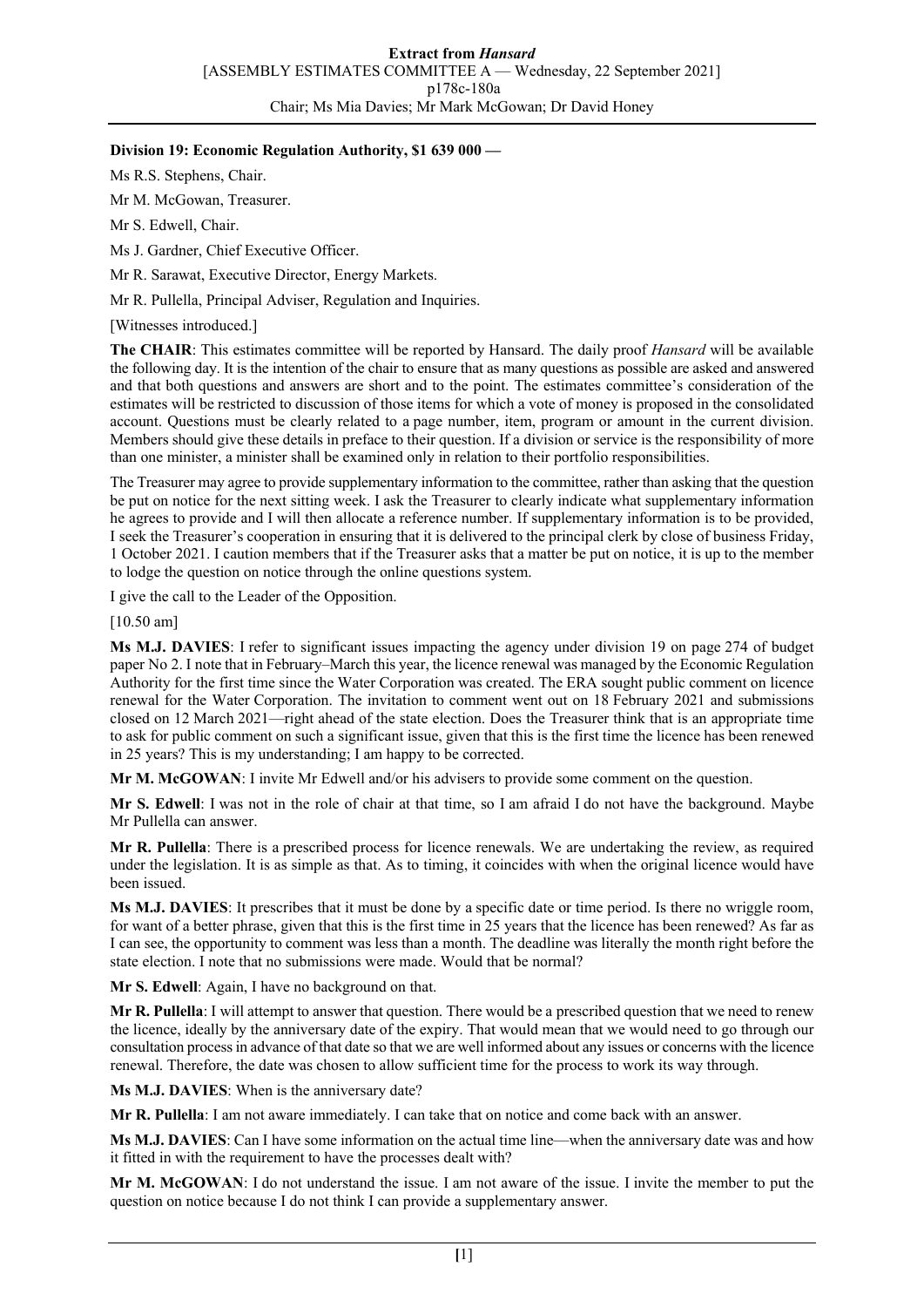**Ms M.J. DAVIES**: Perhaps I can explain it better. I am looking for the time line of events in relation to the ERA conducting this prescribed process and the key dates in that process so that it meets the deadline of renewing the licence for the Water Corporation.

**Mr M. McGOWAN**: I invite the member to put a question on notice. The CEO has advised me that she does not understand the question either. If the member can put it down on paper so we can understand it fully, we will provide her with the best answer we can.

**Dr D.J. HONEY**: I refer to page 273 of budget paper No 2, volume 1. Under "Spending Changes" is the line item "Energy Transformation Strategy". I am intrigued about what the new regulatory functions for the ERA will be in relation to that new item.

**Mr M. McGOWAN**: I invite Mr Edwell to comment.

**Mr S. Edwell**: The energy transformation process resulted in quite a number of changes to the electricity market rules. As part of the model going forward to futureproof the electricity system with new renewable high-tech low-carbon technologies, the roles and functions of a number of agencies were transferred to other agencies. At a high level, we had some functions going from the market operator and Western Power back to the policy agency. A number of the ERA's functions went back to the policy agency, but additional functions came to the ERA. That line item really relates to those net additional functions. We have picked up additional functions in terms of market monitoring. There will be a new market monitoring regime for generators. We have tightened up generator performance standards, so the agency has a higher level of monitoring and compliance responsibilities in that respect. Overall, the ERA currently monitors around 1 070 individual rules. As a result of the transformation process changes, we now have to monitor about 1 430 new rules. There is also a different framework in the way we go about that, which is required in the new rules. For example, rather taking a black-and-white approach in some areas, we now take a risk-based approach to compliance. That requires us to put a lot more thought into our compliance monitoring process.

**Dr D.J. HONEY**: Is it the view of the ERA that the regulatory changes are adequate and, in particular, timely enough for the rapid change in the energy market, given the pace of change? Some of the discussion we have heard back from the industry is that the pace of change is greater than agencies such as Synergy and so on are taking account of. I wonder whether the ERA has a view about that.

**Mr S. Edwell**: It is a regulatory challenge. The member is right; the rate of technology is down the street and around the corner. When that happens, there is always a risk that policy and regulation will get behind. It is fair to say that the transformation process is ongoing. The transformation process has made a number of very significant changes. Amongst those changes are changes to the access code. It does require Western Power in particular to be a lot more transparent and open in the way in which it connects new technologies. The forthcoming access arrangement provides for the ERA to give due regard to what Western Power needs to spend to connect new assets. I guessI would answer the question by saying that at this point in time, we think we have enough latitude, but I do not think the job is done.

**Ms M.J. DAVIES**: I refer to paragraph 5 on page 274 of budget paper No 2, volume 1, which states that the ERA is working with the Department of Treasury and stakeholders in the rail industry around the changes to the rail access regime. Now that the CBH Group and Arc Infrastructure have an agreement under the code, there is obviously an opportunity for the ERA to be more involved, I guess, rather than take the hands-off approach that we have seen over the past number of years. With that review underway, can I seek an assurance from the Treasurer that the ERA intends to take a much more hands-on view of managing that particular access agreement?

**Mr S. Edwell**: Treasury is running with the policy review. We are in consultation with Treasury in that regard. My understanding of the overall policy outcome is yes to providing the ERA with greater powers to oversight the regulation.

**Ms M.J. DAVIES**: And to use them?

**Mr S. Edwell**: Yes. In my previous life, I always thought that the rail access code had a number of constraints on the way in which the sector was regulated. I understand that this review will overcome some of those constraints.

[11.00 am]

**Ms M.J. DAVIES**: Is the Economic Regulation Authority resourced appropriately to take that role on? I would have thought it would not be an insignificant task.

**Mr S. Edwell**: There is no additional resourcing in the forward estimates at this time. That will depend on the roles and functions that we get when the policy is in place. But as is always the case with the agency, certainly in recent times, when we have new policies being thought about that might require more work by us, we engage with Treasury. I am hoping that when the policy is finally formulated, it will come along with a bunch of resources so we can implement it.